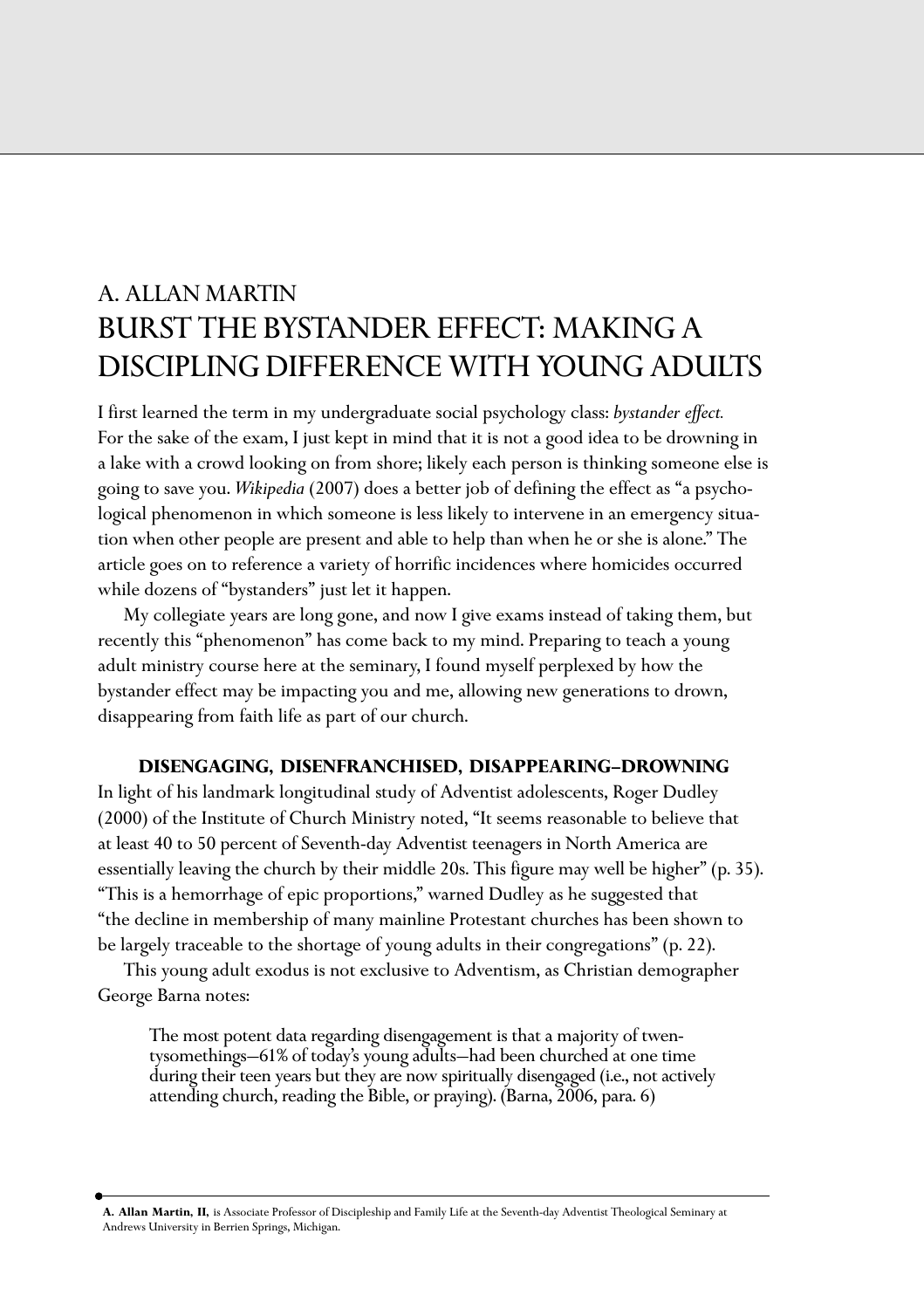David Kinnaman of the Barna Group elaborates:

The current state of ministry to twentysomethings is woefully inadequate to address the spiritual needs of millions of young adults. These individuals are making significant life choices and determining the patterns and preferences of their spiritual reality while churches wait, generally in vain, for them to return after college or when the kids come. (Kinnaman & Lyons, 2006, para. 8)

It is this disengagement that threatens the present and future of the Seventh-day Adventist church in North America. North American Division (NAD) President, Don Schneider, said the following:

We must [also] concentrate on the young adults of our Church.... Young people need to become more fully integrated into the Church. . . . Is there some way of allowing young people to worship in a way that is meaningful while making it safe for them to do so? Young adults must be heard at leadership levels, and their feelings must be given validity" (North American Division, 2005, para. 6).

Compared to the median age of 36 and 37 in the United States and Canada respectively, Paul Richardson of the Center for Creative Ministry reported, "The median age for the Seventh-day Adventist community in North America, including the unbaptized children in church families, is 58. . . . Among native-born White and Black members the median age is even higher" (Center for Creative Ministry, 2006).

Richardson warns that these trends have serious implications:

There are more than 1,000 local churches in the North American Division that have no children or teens at all. . . . Fewer and fewer congregations have enough teens, young adults or even young couples to provide the critical mass necessary to conduct a youth group and other activities that have always been the life beat of Adventist churches. (para. 2)

The departure of young adults from the local faith community has not gone unnoticed by the Seventh-day Adventist Church General Conference (GC) President, Jan Paulsen, who has spent the past several years in broadcasted conversations with new generations (http://letstalk.adventist.org). Most poignantly, Paulsen noted at the 2006 Annual Council that "they [young adults] have perspectives, they have hopes, they have dreams, and they have visions for the church which need to be considered seriously. If we don't, they will feel disenfranchised, as many of them already do."

It is disturbing. It would not be as perplexing if it could be said that we have promptly identified this trend and addressed it with all the immediacy it deserves to rescue and embrace new generations. It would be laudable to share that urgent interventions have been implemented and the attrition statistics have been reversed. However, that is not the case.

Over a decade ago in research on Generation X, I found comparable statistics of young adults disappearing from local faith life (Martin, 1995). Dudley's (2000) research reflects over three decades of scrutiny regarding the departure of new generations from the church. His book, *Why Teenagers Reject Religion,* was published in 1978.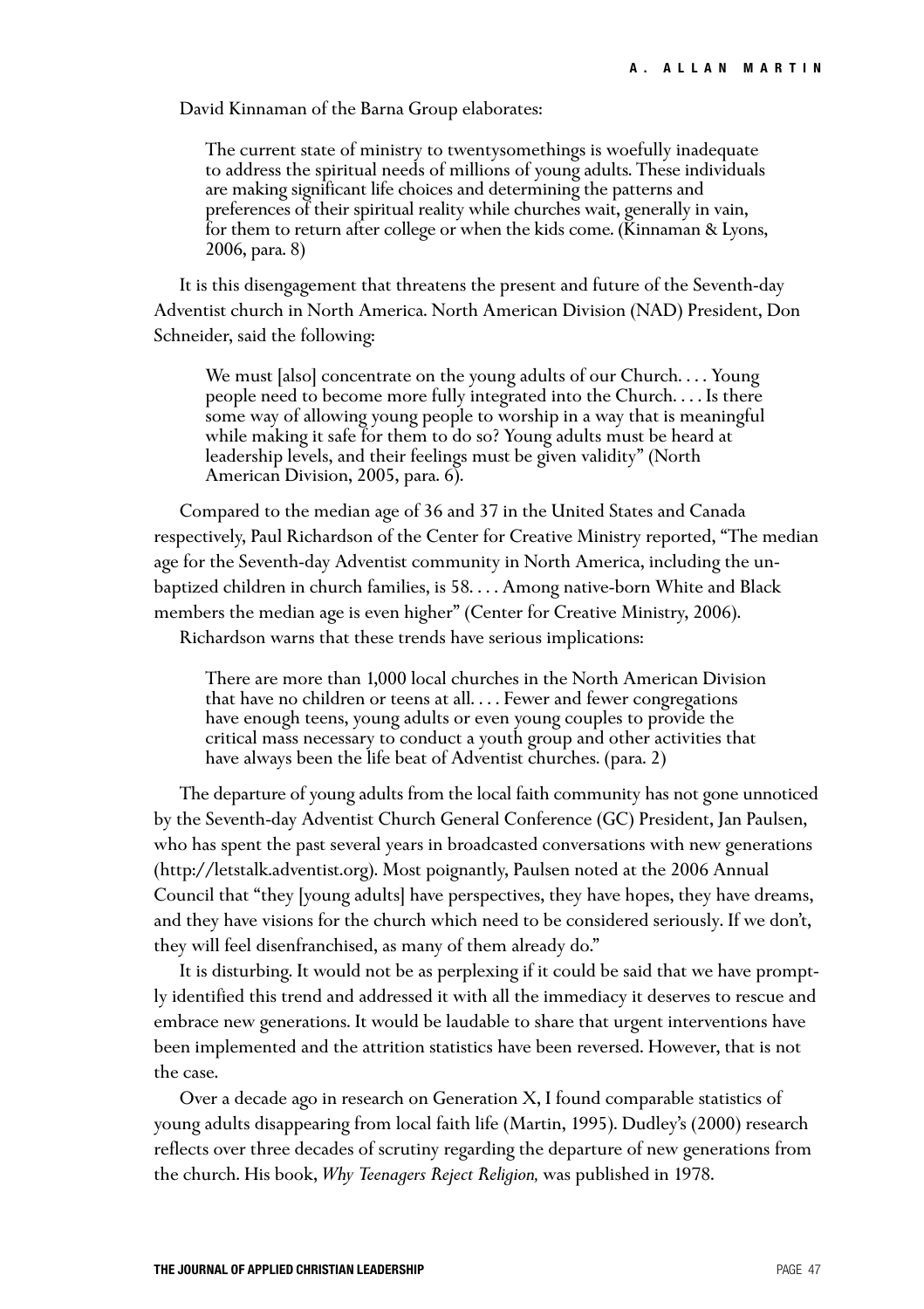Beyond the statistical analysis, I suspect both you and I can think of a young relative or a young friend who has parted ways with our church. I imagine we could exchange stories of peers or grown grandchildren who no longer participate in Adventism. We have known that young adults have been leaving our church for some time now. That is why the phenomenon is glaringly back in my mind. We have become bystanders.

Might it be that the bystander effect has immobilized us into thinking someone else will help (Wikipedia, 2007)? We have watched with the crowd from the shore as new generations disappear beneath the surface.

## **STRUGGLING TO STAY ABOVE WATER**

As odd as it may seem to the metaphor, researchers and church leaders ask young adults why they are drowning: "Why are you leaving the church?"

Dudley (2000) found that young adult perceptions of the quality of relationship with religious authority figures played a significant role in their decision to disengage from church life. Leadership across Adventism concurred, stating that "the reasons most frequently cited by persons who leave local church fellowship are found in the realm of relationships, the absence of a sense of belonging, and the lack of meaningful engagement in the local congregation and its mission" (General Conference of Seventh-day Adventists Executive Committee, 2007, para. 5).

Young adult and writer Kimberly Luste Maran (2000) noted the following:

Too often the negative words and actions of more mature church members push the younger set to feelings of anger, resentment, bitterness, and fear. . . . Satan will employ any methods, including the use of church members, to tear us away from our loving Father. (para. 23)

As part of Paulsen's Let's Talk broadcasts, 25-year-old Kadene offered this insight:

I think the best thing that church leaders can do for the youth of our church is get acquainted with them. Too often, church leaders sit on their high horses and judge our youth without having the slightest idea of what they are going through. (Let's Talk, 2007)

Paulsen (2006) made the following observation:

We [church leaders] need to hear and understand what they [young adults] are saying, for it comes across clearly and strongly from those who are under thirty in our church. The point they are making is this: Being included, being trusted, being considered responsible, for elders to be prepared to take some risk with inexperience, are sentiments and attitudes which senior leadership must be willing to show, or we are gone! We are gone simply because we have no ownership responsibility in the life of this church. (para. 14)

Research beyond Adventist cohorts offers some additional perspective. Robert Wuthnow (2007), professor of Sociology at Princeton University, noted various trends that are impacting young adults, contributing to the fading American religious landscape. "My view is that congregations can survive, but only if religious leaders roll up their sleeves and pay considerably more attention to young adults than they have been" (p. 230).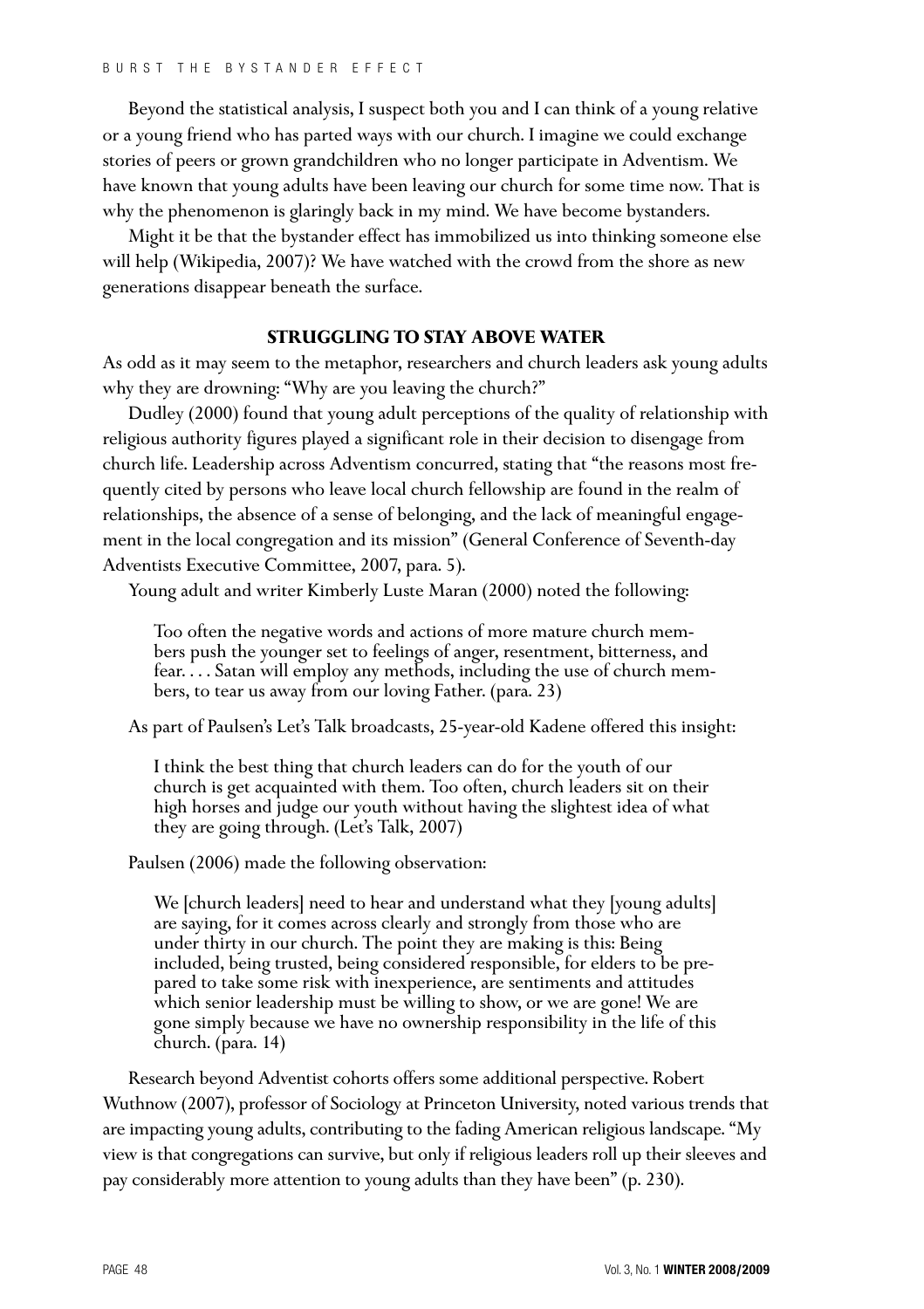Noting a 70 percent attrition from church life among Baptist young adults, Scott McConnell, associate director of LifeWay Research (2007), said this:

Clearly the reasons young people leave are a reflection both of their past experience in church and the new opportunities they have as young adults. . . . To remain in church, a person must have experienced the value of the teaching and relationships at church and see the relevance for the next phase of life. (para. 19)

Why are young adults drowning? Although the responses may be as diverse and personal as each young adult, clearly the lack of mutually-valued relationships that engender trust and shared support has left both parties, young adults and Seventh-day Adventism, at risk of going under.

#### **POINTING OUT HEROES**

So what is the solution? The *Wikipedia* (2007) article on bystander effect made a fascinating recommendation:

To counter the bystander effect when you are the victim, a studied recommendation is to pick a specific person in the crowd to appeal to for help rather than appealing to the larger group generally. If you are the only person reacting to an emergency, point directly to a specific bystander and give them a specific task such as, "You. Call the police." These steps place all responsibility on a specific person instead of allowing it to diffuse. (para. 5)

To burst through the bystander effect, I'd like to point out several potential heroes in the lives of young adults.

**Parent.** During the important transitional years of young adulthood, parents play a vital role not only in the life of their children but also within their sphere of friends. Parents should make certain their home and presence engenders hospitality, safety, and wisdom.<sup>1</sup>

Connie Vandeman Jeffery (2003) shared a simple formula of food, friendship, and follow up that made her home a safe harbor for young adults. Adults without children can make the simple effort of building an authentic relationship with a single twentysomething. A friendship like this is as simple to start as a lunch invitation.

**Pastor.** If the statistics are correct, the pastor's positive influence and impact on the climate of churches is desperately needed. Setting the culture of young adult inclusion is heavily dependent on the pastor's vision and leadership.

Bill Bossert (2007) described how his dying church recognized their fate and took heroic steps to turn the tide. With careful self analysis, practical research, and courageous yet inclusive change steps2, the Shepherd's House reversed the attrition tide, resulting in a 60 percent increase of young adults in their church (para. 27). Change did not come without challenges and discomfort, but in order to break through the bystander effect, pastors need to be heroic so as to inspire their congregations to be likewise.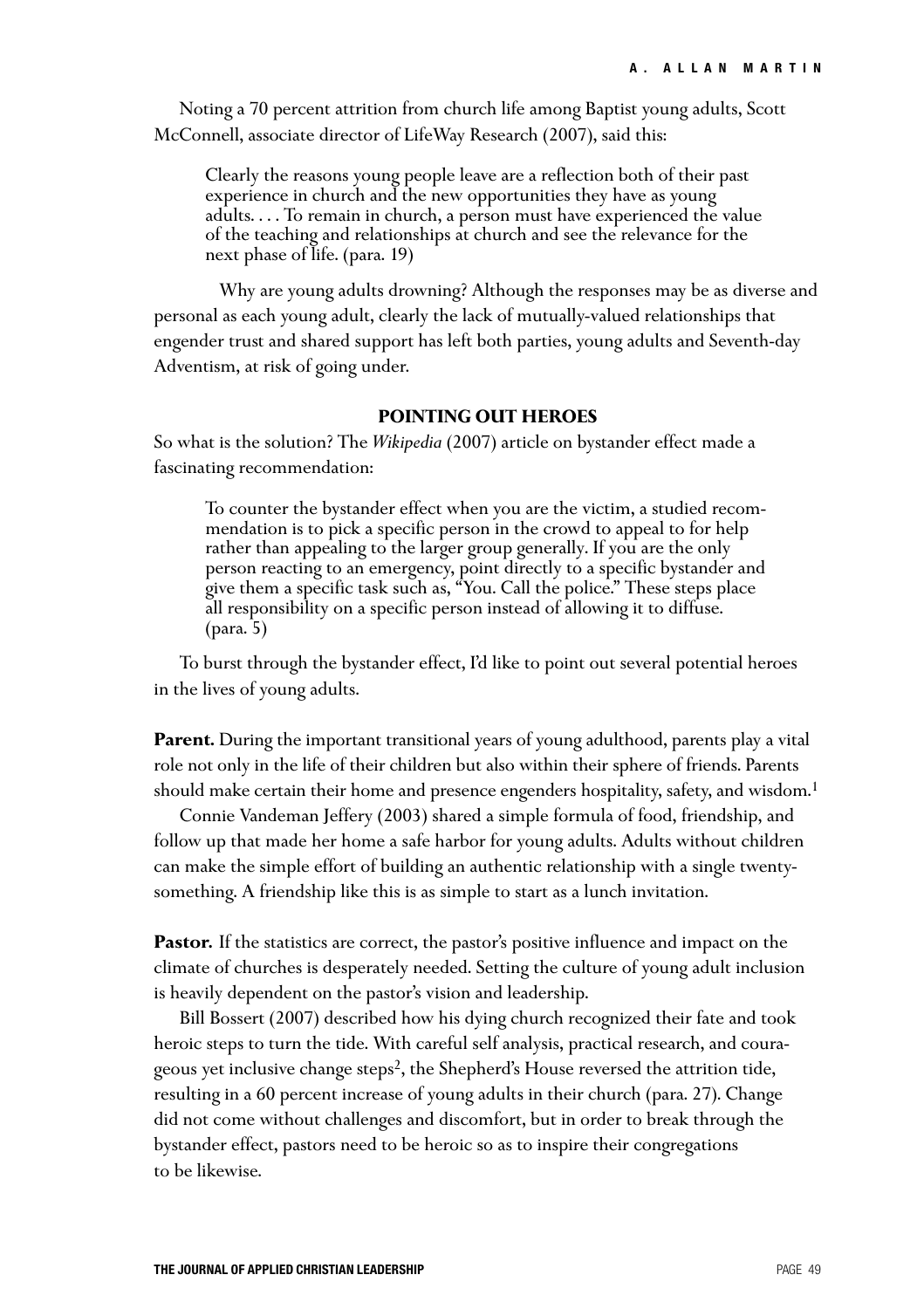**Professor/Teacher.** Educators have a profound influence in the lives of young adults. Beyond academic or professional prowess, professors and teachers are called upon to invest in young adult spiritual development as well.

Teaching at Spicer Memorial College, Falvo Fowler (2002) found that his simple initiative to start a Sabbath School with his students made a profound impact on what was once a "nominal" Adventist experience (para. 16).

Jimmy Phillips (2007) noted the "invisible majority" of coeds in the schools outside of our Adventist system. Committed faculty and staff in these institutions can have an influence on thousands of Adventist young adults who will benefit from their efforts to collaborate with local churches and institutions to establish student groups, faith fellowships, and discipleship communities.3 Adventist Christian Fellowship (http://www.acflink.org) is a great resource to support such an initiative. Faculty advisement and mentoring are key to battling the bystander effect rampant on secular campuses and in the churches adjacent to these colleges and universities.

**President/Administrator.** Vision-casting leaders offer momentum towards constructive change. Exactly what form this leadership takes depends on the denomination. Within the Seventh-day Adventist church, organized by conferences, unions and divisions, the president of each administrative level is instrumental in casting the vision for change. Mike Cauley (2007), president of the Florida Conference of Seventh-day Adventists, challenged his constituency:

Do we care enough to learn the language of kids [young adults]? I'm as serious as a heart attack. We have a broken world. We have a society of Millennials [young adults] who are hungry for the gospel, and we aren't cutting it. Now, I haven't talked to the Conference Executive Committee about this, so don't tell anybody. But I'm going to be asking them to begin to plant churches to reach kids under 25. I'm going to be asking them to help us figure out how to become churches in the biblical, New Testament sense . . . somehow we have got to bring those kids, not to a place of entertainment, but to be fully committed disciples. . . . We need to give them the Church. (para. 48)

Jan Paulsen (2006) further endorsed this idea:

In order to be effective in looking after the united church and keeping it strong in mission, it is critical that the men and women who are young today be invited to sit next to you and me; that they be invited to think and plan with us, and that they are listened to as values are defined and the mission agenda examined. (para. 17)

It is not only the endorsement of high-level leaders, but also their conspicuous actions<sup>4</sup> that will serve as a leadership catalyst to transform young adult attrition statistics into retention trends.

**Peers.** There are stellar young adults who have not only remained in the church but are faith activists where they are (Maran, Karimabadi, & Bourne, 2006). They are among the most influential and powerful—not only in taking heroic action with drowning peers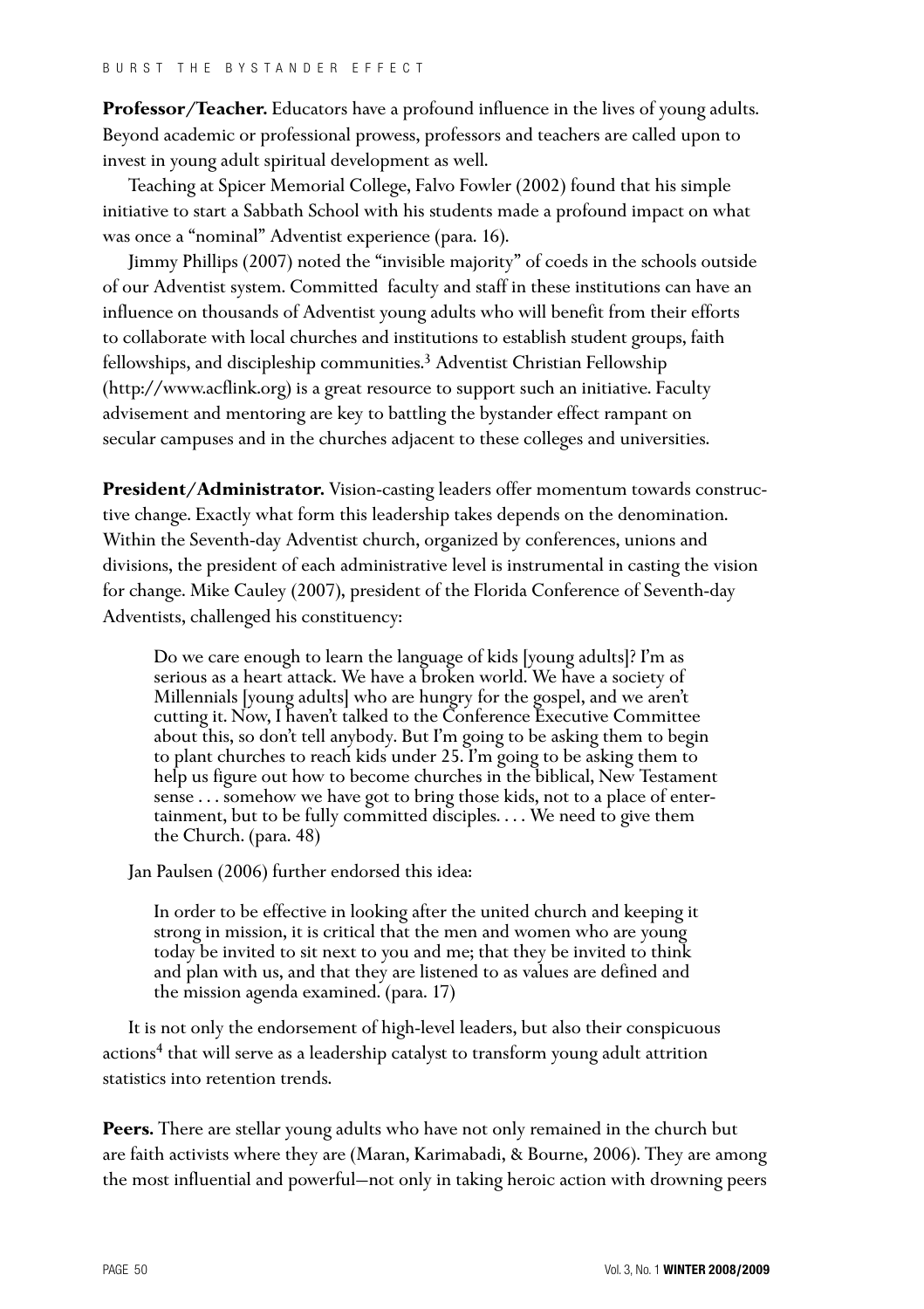but also in rejuvenating Adventism, fostering a movement that will draw new generations.

Lynette Frantzen (2004) offered the reminder that Adventism began as a young movement:

Many of the Adventist pioneers first began their work when they were teenagers. Pioneers such as Ellen Harmon White, John Loughborough, J. N. Andrews, Uriah Smith, and John Harvey Kellogg were teenagers and young adults when they began making an impact in the Seventh-day Adventist Church. They were young, vibrant, and on fire for God! (para. 2)

Cauley (2007) shared similar thoughts:

It was the same age group [young adult] that was passionate about the early Adventist movement. J. N. Andrews was 22 when he started on the publishing committee. 22! He was a kid. Ellen White was 17 when she had her first vision. She couldn't even have graduated from academy yet if she lived in our day. Uriah Smith was 21 when he joined the publishing work, and James White was 21 years old when he came upon the scene and began to preach the Advent doctrine. (para. 11)

We need a movement of that caliber right now. Those heroes from our Adventist heritage took valiant steps to save a drowning world. Today, young Adventists are just as essential in the embrace and encouragement of their peers. The church as a whole, and specifically parents, pastors, professors, and presidents, must build restorative relationships with young adults.<sup>5</sup>

### **ABC'S AND D OF HEROIC RELATIONSHIPS**

Even when we realize the potential influence we can have in the faith of young adults, it can be difficult to pinpoint specific ways in which to help. The following relational building blocks are effective in reaching out to others, particularly to the younger generation:

**Authenticity.** Young adults are desperately looking for relationships that are real, honest, and transparent (Martin, 1998). Kinnaman and Lyons (2006) found young adults both inside and outside of the church to perceive it to be "hypocritical" and "out of touch with reality." They advocate a corrective perception in which "Christians are transparent about their flaws and act first, talk second" (p. 41). Opposed to the faux facade of "having it all together," young adults are seeking out genuine interaction with heroes that are human, willing to admit that they too are working through issues and challenges. Young adults want significant adults to be more relationally involved in their lives (Martin, 1995). Leaders who are willing to be authentic offer young adults a priceless opportunity for rich relationships.

**Belonging.** Dudley (2000) noted a contributing factor to young adult attrition being the "lack of inclusiveness for youth involvement in congregational life and leadership" (p. 206). According to Dudley's research respondents, an ideal church is one where young adults are "active in the life of the group." Young adults are of age and ability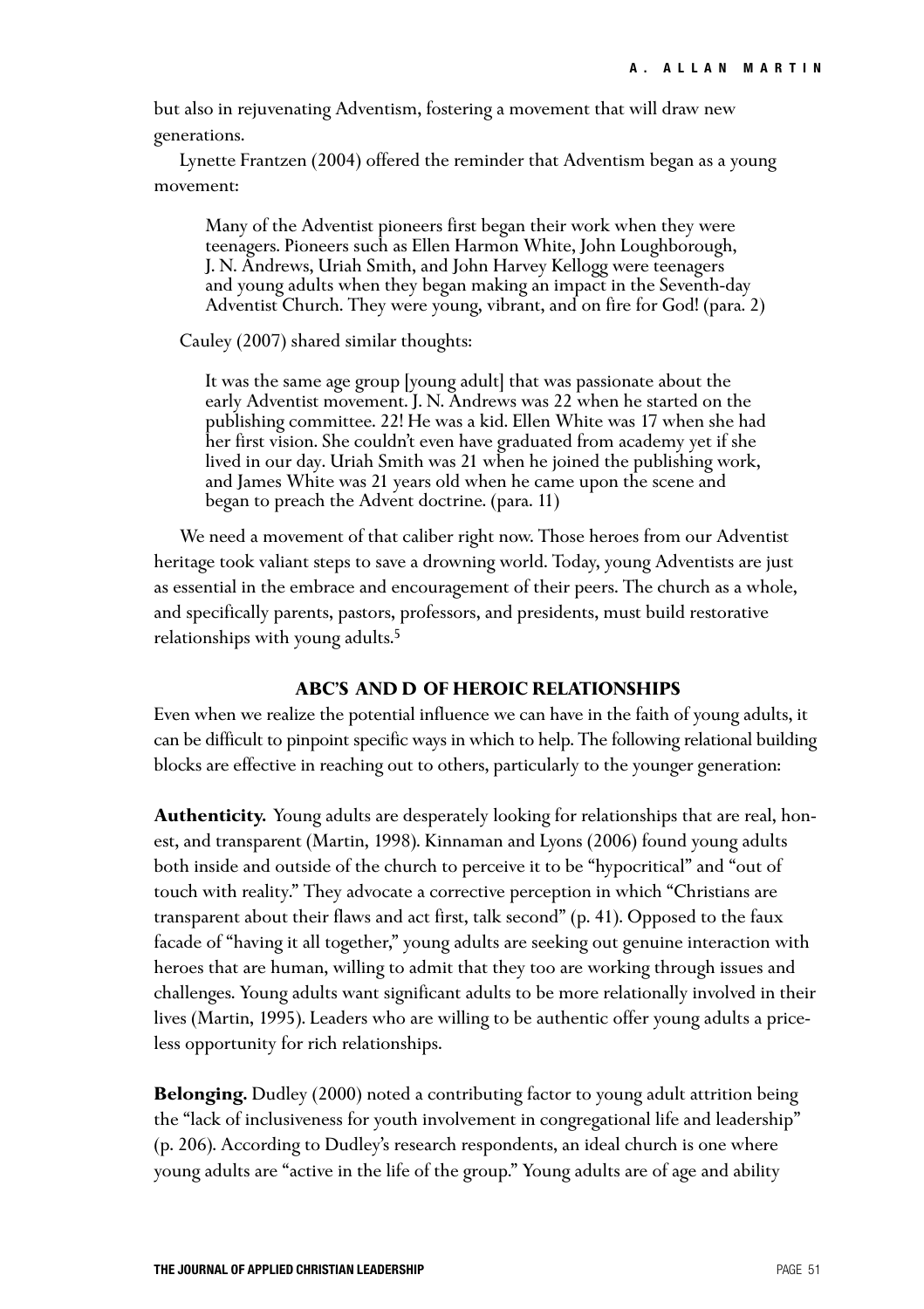where involvement and participation are vital to a sense of inclusion and importance. Contextualization occurs naturally when intentional efforts are made to integrate young adult leadership in the church (Martin, 1995). Leaders who are willing to minister collaboratively with young adults solidify their sense of purpose and significance as part of their faith community.

**Compassion.** Seventy percent of young adults perceive Christianity as "insensitive to others" (Kinnaman & Lyons, 2006). Social action is high on the priority list of young adults, and their perception of an attractive church is one actively involved in helping people in need (Dudley, 2000). Funding missionary endeavors in far off lands is fine but one-dimensional. Global is good, but young adults also gravitate towards ministries that meet local needs in their neighborhoods and communities. They are eager to align with causes and advocacy that transcend denominational and socio-political lines for the sake of making a good difference in the world. Leaders who are passionate about making a difference among the marginalized and who rally their community to action will find young adults joining them in the fray.

**Discipleship.** Bolstered by the rebellion of Boomers and the angst of Generation X, today's young adults are different—they are looking to be discipled by adults and others. Elmore (2008) describes young adults as not seeking a "sage on the stage," but rather, a "guide on the side." Mentoring relationships foster life legacy and attachment, for both the young adult and the mentor (Dudley, 2000; Martin, 1999). When Christ's followers "go and make disciples," this impacts not only new generations but also the expansion of Christ's kingdom. Leaders who disciple young adults fulfill the Great Commission. Further, they equip young adults to reach out to others.

Being authentic, fostering belonging, expressing compassion, and intentionally discipling launches the leader from the sidelines into heroic relationships with young adults.

## **BYSTANDERS NO LONGER**

If the principles of social psychology hold true, readers may come to the end of this article and and feel relieved and pleased that the issue of young adults leaving the church is being addressed. "It is good that someone is finally doing something," they may think.

Sentiments such as these are the tragic reality of the bystander effect. This phenomenon has already seen generations of young Adventists drown, while potential heroes have stood by and watched. If the church is to continue to grow and flourish, if it is to make a positive influence in the lives of young adults, it is imperative that Christians take ownership of the problem of young people becoming disengaged with church. We must no longer be bystanders.

We can begin by taking a step today to start an authentic relationship with a young adult.<sup>6</sup> Some ways of reaching out include serving as a mentor, engaging in social activities such as lunch, listening carefully, opening our homes, and offering our hearts. There are as many action options as there are young adults. If we each start with one action with one young adult today, we will soon make a difference (Martin, 1998).